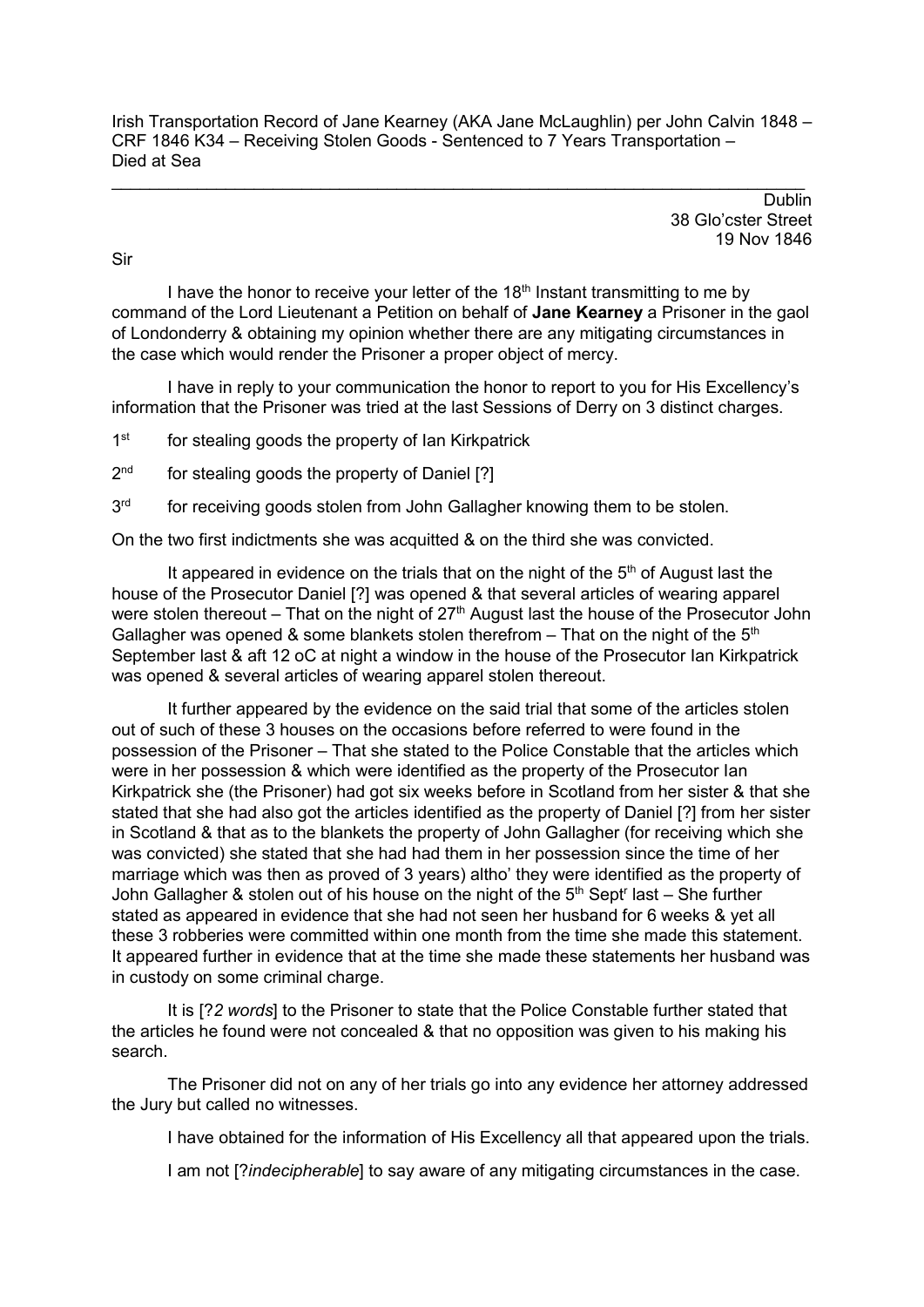## I have the honor to be Sir your most obdt Servant Wm Armstrong

To T N Redington Esq &c &c &c Dublin Castle [*foot of page 1 of 5*] To T. N Redington Esq &c &c &c [*foot of page 5 of 5*] Mr Hitchins Nov 20/46 [*crosswise page 1*]

> To the Right Honb<sup>le</sup> The Earl of Bessborough Lord Lieutenant of Ireland

---------------------------------

## The Petition of **Frank Kearney** of Tamlaght Finlagan C<sup>o</sup> Londonderry

Most Humbly Sheweth

That Petitioner is a very Poor man now verging on his seventieth year and who has endeavoured to bring up a large Family of one son and eight daughters in habits of industry and strict honesty his only means being what he could procure by his earnings as a day labourer.

That all his large Family of Daughters as they grew up had to earn their own support principally as domestic servants and generally in places of confidence and trust, requiring punctuality and strict honesty and Petitioner has the proud gratification of saying that on all the situations they ever held up to this hour their honesty was never questioned.

That Petitioner's eldest daughter **Jane McLaughlin** unfortunately became acquainted with a young **John McLaughlin** servant to a **hugh [?Cowing/Couring]**, Farmer and married him before she knew his character, which proved to be none of the best and which was not improved by his roaming habits as a labourer on Public Works, he brought her some wearing clothes and a Blanket which she supposed he had bought, when found with her, in her foolish fondness for her husband, the unworthy Father of her 3 helpless Babies, to save him she insisted they were hers before her marriage, on this admission and on conclusive evidence, she was tried at the Londonderry Sessions of this month found Guilty and sentenced to Transportation for seven years.

Petitioner her Father totters on the verge of the Grave, her poor old mother still lives if she may be said to live to mourn her degradation and the disgrace she has brought upon all her Family, her three children what will become of them! the youngest babe on the breast will your Excellency then in the plenitude of your compassion look upon this picture of misery and desolation and extend your Mercy to the poor deluded victim of a bad husband the exercise of your clemency is not entreated for one hardened in crime – for a pen'sworth she never stole, - but for the victim of woman's confiding and abiding love, tho' the object was most unworthy.

Petitioner most humbly and most earnestly implores your Excellency to commute her Sentence of Transportation to such term of confinement as may meet the ends of Justice and with his bated breath and Petitioner as in duty Bound will pray.

> **Frank Kearney** Tamlaght Bally Kelly **Londonderry** October  $27<sup>th</sup>$ , 1846